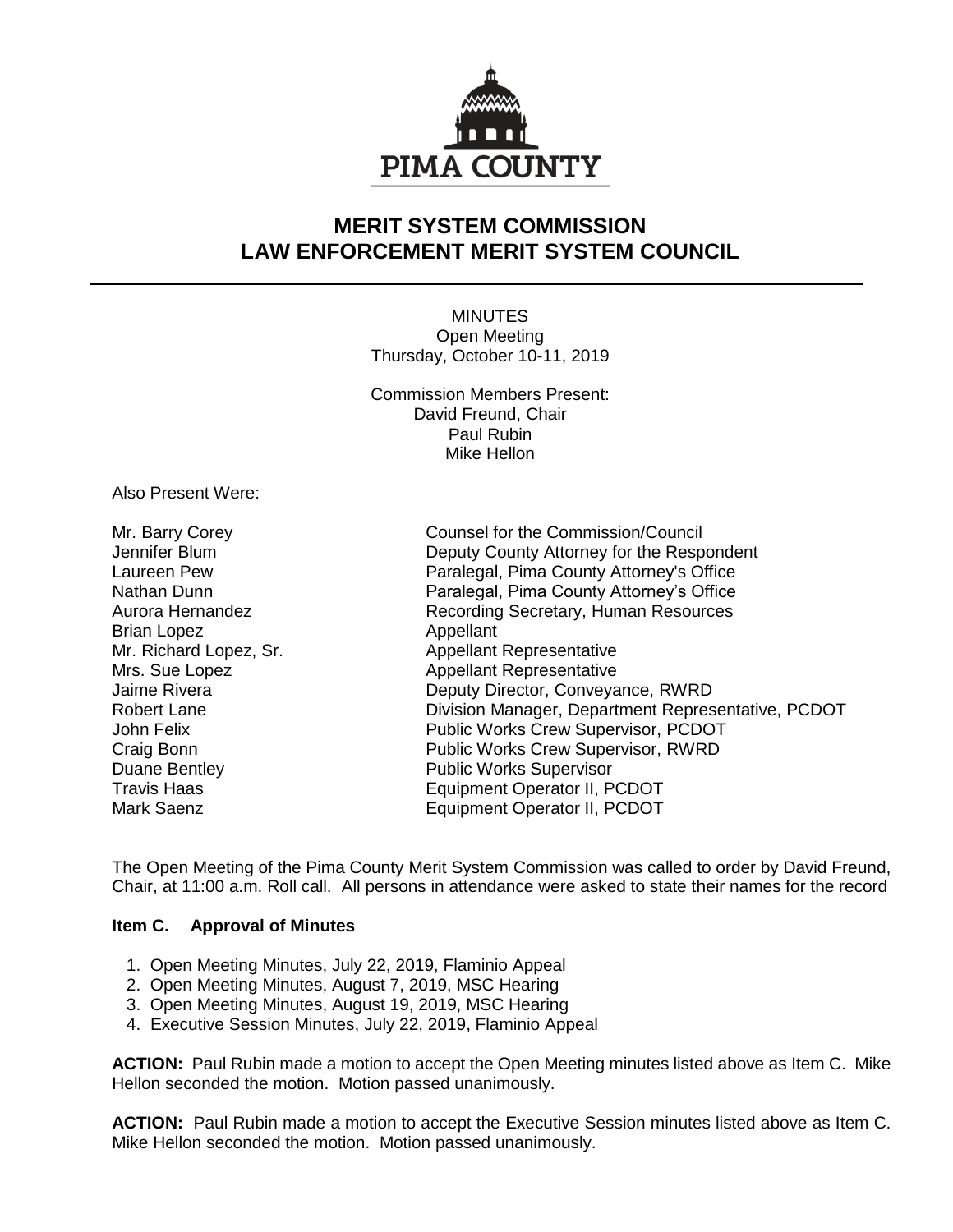# **Item F.Appeal Hearing**

Discussion and Action:

Brian Lopez v Pima County Department of Transportation Suspension

Mr. Freund, Chair, read the opening statement into the record and asked if either party wished to invoke the Rule of Privilege. The Rule of Privilege was explained by Mr. Freund and was invoked by Jenn Blum, Pima County Attorney for the Respondent.

Mr. Corey, Attorney for the Commission, swore in the witnesses;

- Robert Lane, Division Manager, PCDOT:
- Jaime Rivera, Deputy Director for Conveyance; RWRD;
- John Felix, Public Works Crew Supervisor, PCDOT;
- Travis Haas, Equipment Operator II, PCDOT;
- Mark Saenz, Equipment Operator II, PCDOT;
- Brian Lopez, Appellant

The witnesses were sworn in and asked to leave the room until called. Mr. Lane, DPR, and Brian Lopez, Appellant remained in the room.

Jenn Blum, Deputy County Attorney, made an opening statement. Brian Lopez, Appellant, read an opening statement.

Mr. Freund asked all parties if they had any preliminary matters they wished to discuss, there were none.

Respondent's Exhibits 1-15 that were stipulated to, for admission into the record for this hearing are listed below.

- 1. Pima County Merit System Appeal Form dated August 19, 2019;
- 2. Pima County Merit System Rule 12.1.C Disciplinary and Other Personnel Actions;
- 3. Pima County Personnel Policy 8-119 Rules of Conduct;
- 4. Pima County Administrative Procedure 30-11 Vehicle Operation and Accident Reporting;
- 5. Notice of Suspension dated August 12, 2019, Bates Nos. 001-005;
- 6. Response to Notice of Intent to Suspend and Pre-action Meeting, dated July 19, 2019, Bates Nos. 006-009;
- 7. Driver Authorization Acknowledgement, dated October 17, 2017, Bates No. 014;
- 8. County Wide Directive Policy Acknowledgement, dated March 16, 2018, Bates No. 015;
- 9. Irvington Road Sewer Manhole Incident Memo, dated May 31, 2019, Bates Nos. 085-136;
- 10. Irvington Road Sewer Manhole Incident Root Cause Analysis, dated June 12, 2019, Bates Nos. 190-209;
- 11. Phone Records, dated May 6, 2019 through May 13, 2019, Bates Nos. 217-218;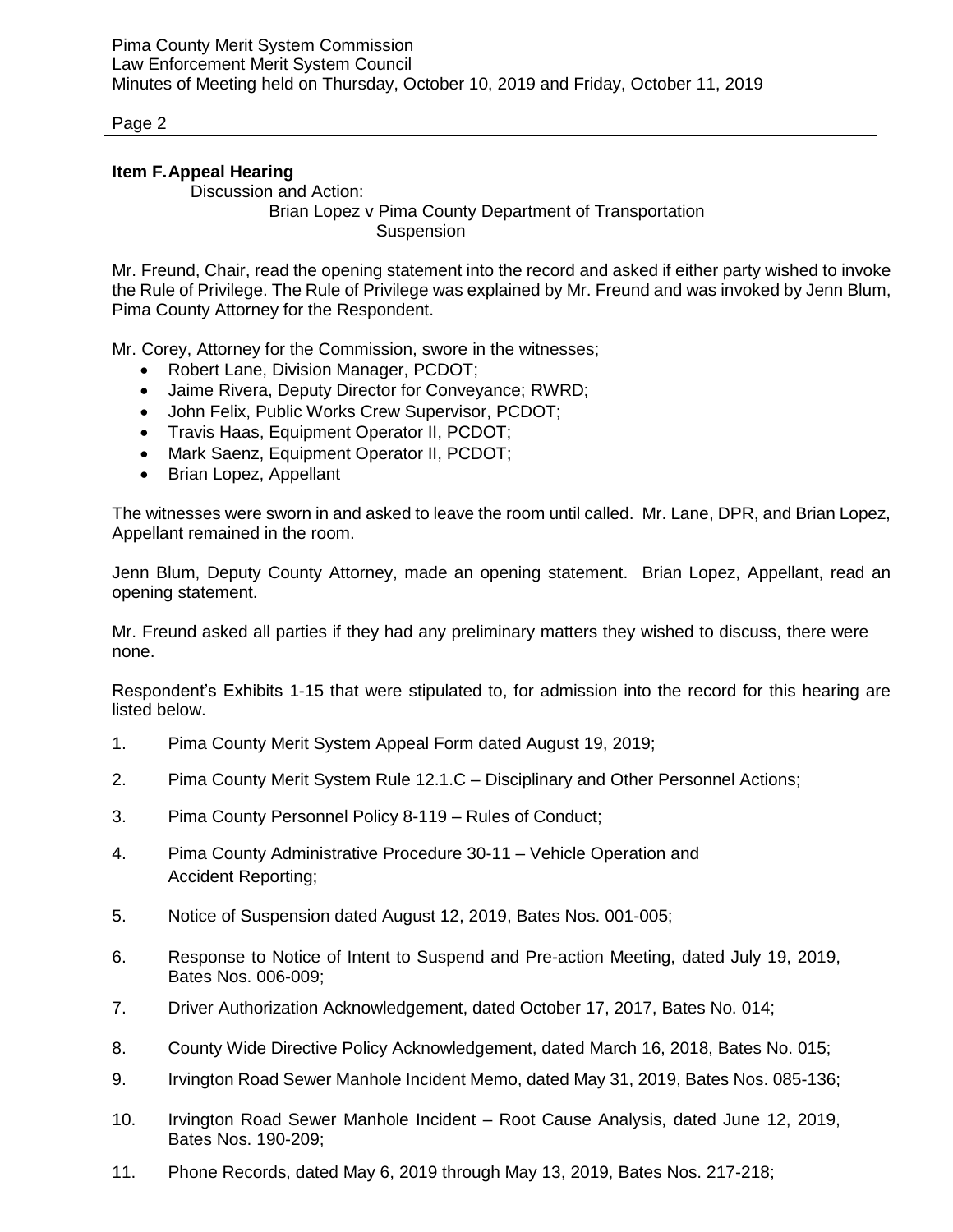# Pima County Merit System Commission

Law Enforcement Merit System Council

Minutes of Meeting held on Thursday, October 10, 2019 and Friday, October 11, 2019

## Page 3

- 12. Vehicular Loss Form, dated April 1, 2015; Bates Nos. 493-497;
- 13. Arizona 811 Pamphlet, Bates Nos. 581-582;
- 14. Investigation Notes Robert Lane, dated May 29, 2019 through July 25, 2019, Bates Nos. 583-584, 275-282;
- 15. Audio Recording of Appellants Pre-Action Meeting July 19, 2019;
- 16. Any exhibits by or from Appellant;
- 17. Any exhibits needed for rebuttal or foundation.

Appellant Exhibits A –E were submitted at this time.

- A. Unfinished Manhole Cover minus metal support ring and covered with dirt;
- B. Detail No. RWRD 212- Concrete Collar for Unpaved Areas (Plan Review);
- C. Manhole after incident 8'x8' tapered concrete base with metal ring;
- D. Tapered concrete base with metal ring no grading issue;
- E. Cost Recovery Worksheet- SVC Request #62958, JO# 218041, 05/07/19, Project # RC1006.

**ACTION**: Mr. Freund ruled to admit both the Respondent's and Appellant's exhibits at this time.

Respondent's First Witness: Mark Saenz, Equipment Operator II, previously sworn in by Mr. Corey, Counsel to the Commission provided testimony.

Ms. Blum began her questioning of Mr. Saenz by asking what his discipline had been due to the incident of May 7; Mr. Saenz stated he had been demoted from Crew Supervisor to Equipment Operator II.

Ms. Blum and Mr. Lopez, Sr. questioned Mr. Saenz as to the sequence of actions on May 7, 2019.

Mr. Saenz stated he had been contacted by Brian Lopez between 10:00 and 10:30 am and Brian indicated there had been an accident. He immediately went out and assessed the area. He and Brian realized the manhole cover was not on the manhole and were not sure if Brian had run over it with the grader and it was covered by the windrow. (Windrow, the dirt left on the side after the grader has passed)

Mr. Saenz stated they (he and Brian) searched the surrounding area looking for the manhole cover only to find a ring several yards to the side of the road covered with dirt and rust indicating it had been there for quite some time. This meant the ring was not on the manhole to hold the cover in place so they looked into the manhole to see if they could find the cover, they splashed a little water into the hole to remove some of the debris to get a better look and indicated they could not see anything. He then called several numbers to report the incident to RWRD but was unable to reach anyone.

Mr. Hellon questioned if he had called in a Blue Stake request the day before. Mr. Saenz said no, because they were "lifting" the road as opposed to cutting it. If they would have been cutting or digging into the road then a Blue Stake Ticket would have been in order to make sure there were no utilities that would be disrupted with the digging.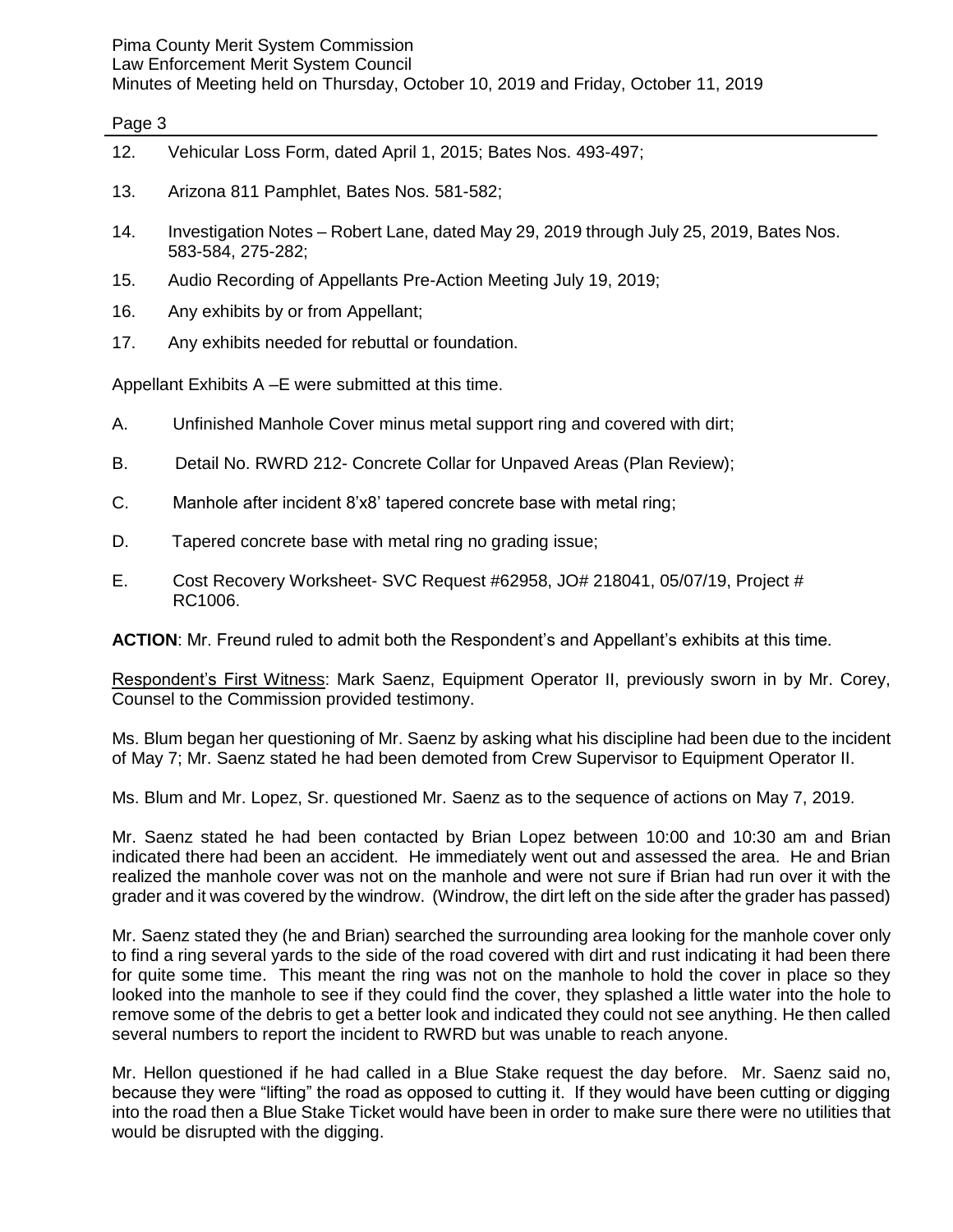Mr. Saenz said he then decided to go back to the Mission Road Facility and bring back several barricades and another manhole cover because they did not want to leave a hole in the middle of the road for safety reasons. After placing the barricades and the replacement cover Mr. Saenz then left the scene because he was due to start his vacation that day and instructed Brian and Travis Haas, PCDOT Equipment Operator II (who was working with Brian at the time running the water truck in front of the grader for dust control) to continue working and wait at the scene for RWRD to respond

A week later, after returning from his vacation, he found out that there had been a major backup and had become a complete overnight process to clear it up. He stated after they had placed the temporary cover on the manhole they noticed some leakage, but thought it was from the water they splashed in there earlier for a better view.

There was extensive discussion relating to the missing manhole cover and ring, and the events of the day.

Mr. Lopez, Sr. questioned Mr. Saenz if the ring was not there would the cover fall in. Mr. Saenz stated the cover would absolutely fall in because the ring was not in place to hold it, and continued his testimony regarding: Appellants Exhibit B *Detail No. RWRD 212-Concrete Collar for Unpaved Areas (Plan Review*)

Mr. Freund excused the witness and Mr. Corey explained the invocation of the Rule.

Respondent's Second Witness: Jaime Rivera, Deputy Director for Conveyance, RWRD, previously sworn in by Mr. Corey, Counsel for the Commission, provided testimony regarding the investigation conducted by the RWRD and DOT. Ms. Blum asked Mr. Rivera for clarification regarding Exhibit 9*, page 88 Collateral Damage Report*. Mr. Rivera explained the cost breakdown of the \$38,000 repairs.

Ms. Blum questioned if the call had come in to RWRD sooner the cost would have been much less. Mr. Rivera stated yes, there would not have been as much water in the manhole and the initial attempt by RWRD would have been successful. The Job Order Contractor (JOC), was called in and had to use the vacuum truck to clear out the water in the manhole and found the manhole cover and debris stuck in the piping causing the overflow. The JOC would not have been there until 1:00 am, when the overflow was stopped and the water restored, therefore reducing the cost.

There was continued discussion regarding Respondent's Exhibit 10, *Irvington Road Sewer Manhole Incident – Root Cause Analysis, dated June 12, 2019, Bates Nos. 190-209;* the phone call investigations done by RWRD and DOT, Mr. Rivera continued his testimony and stated no calls to RWRD from Mr. Saenz were found. A call was transferred via Tucson Water from a Constituent approximately 4:00 pm, stating there was water flowing down the wash. But no calls from Mr. Saenz to RWRD or Blue Stake were found.

The Commission questioned the witness further regarding his investigation into the phone calls and how the phone system works. The witness continued his testimony.

Mr. Freund excused the witness and Mr. Corey explained the invocation of the Rule.

At 12:50 pm the Commission took a break and reconvened at 1:05 pm, all members were present.

Upon return, Ms. Blum indicated that one of the Appellants witnesses, John Felix, would not be available for testimony the following day and asked if he could be called out of order.

Mr. Freund stated he had no objection and the witness could be called after the next witness.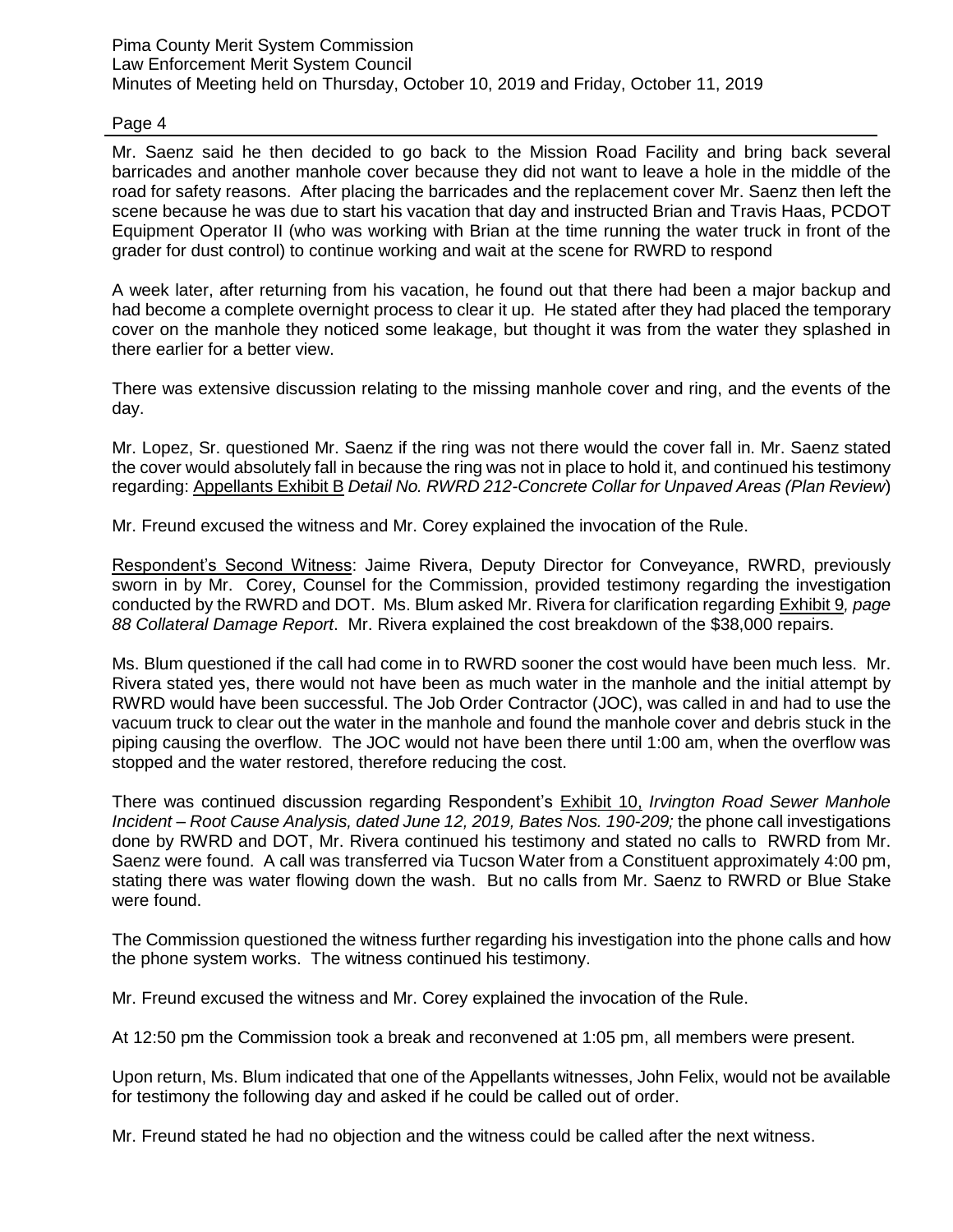Respondent's Third Witness: Craig Bonn, Public Works Crew Supervisor, RWRD was sworn in by Mr. Corey, Attorney for the Commission and advised of the Rule.

Ms. Blum began by questioning Mr. Bonn regarding his job title on the day of the incident. Mr. Bonn stated at the time he was a PCDOT Equipment Operator II and has since then been promoted to Public Works Crew Supervisor with RWRD. Ms. Blum continued questioning Mr. Bonn regarding his knowledge of the Blue Stake procedures. Mr. Bonn explained his procedure for calling in Blue Stake Tickets and continued his testimony.

Mr. Freund excused the witness and Mr. Corey explained the invocation of the Rule.

Respondent's Fourth Witness: Robert Lane, Division Manager, Maintenance and Operations, PCDOT, previously sworn in by Mr. Corey, was called to testify.

Ms. Blum questioned him as to his role in the incident. Mr. Lane stated he was asked by his supervisor, Ana Olivares, Director, PCDOT, about the incident, he indicated to her he did not know anything at that time, but would ask Gilbert Carrillo, Public Works Supervisor, what he knew. Mr. Carrillo informed him RWRD was on site.

Mr. Lane then wrote an e-mail to Ms. Olivares explaining the events of the day and that PCDOT had followed procedures and Mr. Carrillo had stated RWRD was on site. Exhibit 9, *Irvington Road Sewer Manhole Incident Memo, dated May 31, 2019, Bates Nos. 085-136.* 

A few weeks later DOT was contacted by RWRD and were informed that DOT was at fault for the incident, since procedures were **not** followed. Exhibit 10, *Irvington Road Sewer Manhole Incident-Root Cause Analysis, dated June 12, 2019, Bates Nos. 190-209*

Mr. Lane again questioned Mr. Saenz, who informed him the manhole had been run over by the grader. He also said he had called in a Blue Stake Ticket and that he had also called Mr. Carrillo and RWRD about the incident. Mr. Carrillo was not questioned at the time because he was on vacation.

Mr. Lane then wrote another memo to Ms. Olivares with the events of the day provided to him by Mr. Saenz stating a Blue Stake Ticket had been ordered and Mr. Carrillo was on site. Upon further investigation by RWRD it was discovered that Mr. Saenz had not made any calls to RWRD and had not pulled a Blue Stake Ticket. RWRD did receive a call and the assumption was it was from Mr. Saenz and it proved to be incorrect, that call came from Joe Soto, Public Works Supervisor, asking if they had received a call from DOT regarding the incident.

DOT then received a response memo from RWRD Exhibit 10, *Irvington Road Sewer Manhole Incident –Root Cause Analysis dated May 3, 2019, Bates Nos. 190, m*emo from Jaime Rivera, regarding the phone investigations. As a result a meeting was called, June 17 with everyone involved in an attempt to clear up the confusion.

Joe Soto, Gilbert Carrillo, Mark Saenz, Travis Haas, and Mr. Lane were present and called Brian Lopez on the phone. During the meeting they found out the tire did not run over the manhole cover and had not fallen in the hole but had been "shoved" in and out of place with the grader blade by Brian Lopez in an attempt to put it back into place. They also discovered no one had spoken to anyone from RWRD until the next day when RWRD found out DOT was doing ground disturbing work the day before.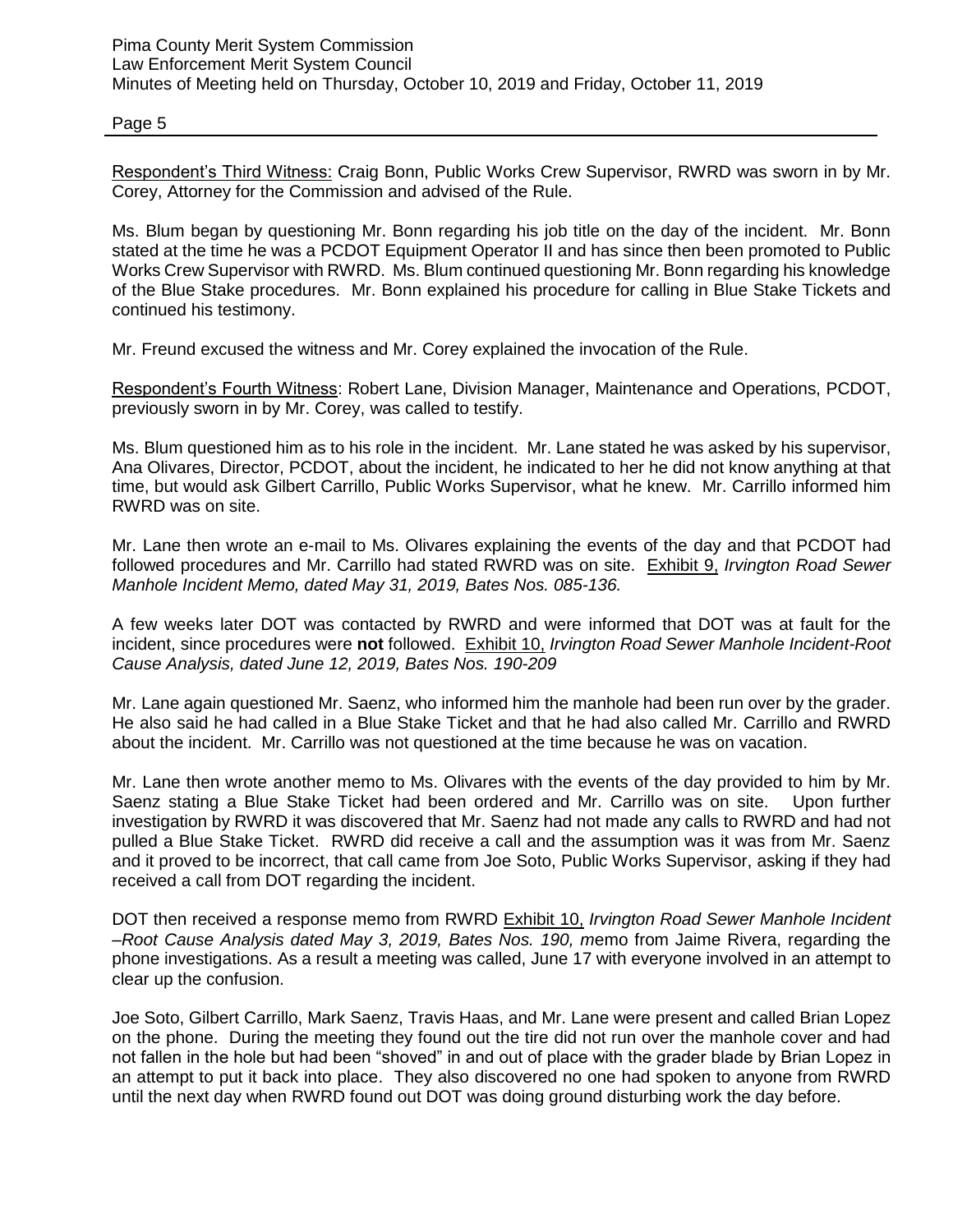Mr. Lane reviewed Respondent's Exhibit 11, *Phone Records, dated May 6, 2019 through May 13, 2019, Bates Nos. 217-218; and* asked for the cell phone logs from Mr. Saenz County cell phone to see if there were any calls made to RWRD. It was discovered there were no calls from Mr. Saenz on May 7.

Ms. Blum questioned Mr. Lane regarding Exhibit 13, *Arizona811 Pamphlet, Bates Nos. 581*-*582, and*  Exhibit 4 *Pima County Admin Procedure 30-11- Vehicle Operation and Accident Reporting*; Exhibit 7, *Driver Authorization Acknowledgement, dated October 17, 2017, Bates Nos. 014;* Mr. Lane continued his testimony.

Mr. Lane was questioned about his participation in the disciplinary decision, Exhibit 5 *Notice of Suspension dated August 12, 2019, Bates Nos. 001-005* he stated the Discipline was based on the severity of the incident, Brian Lopez being the operator, and the negligence of the rules at the time, as well as the cost and found it was appropriate to suspend him for 10 hours (one day) even if Brian had no prior discipline. Other employees were also disciplined due to the incident

Mr. Freund excused the witness and Mr. Corey reminded him of the invocation of the Rule.

At 2:18 pm, the Commission took a break and reconvened at 2:30 pm, all members present.

Appellants First Witness - John Felix, Public Works Crew Supervisor, PCDOT; previously sworn in by Mr. Corey, Attorney for the Commission, was taken out of order and provided testimony.

Mr. Lopez, Sr. questioned Mr. Felix regarding his knowledge of Blue Stake Procedures. Mr. Felix stated he has requested over 150 different Blue Stakes since July 1. As the Crew Supervisor, he gives the Operators a packet with the ticket, a map of the sub-division they are going to be grading, the name of the road and the actual Blue Stake Ticket number. He knows from experience whom to call if there is an issue with the utilities. Mr. Felix continued his testimony regarding Blue Stake procedures.

Ms. Blum had no questions for the witness.

Mr. Freund excused the witness and Mr. Corey reminded him of the invocation of the Rule.

Respondent's Fifth Witness- Ana Olivares, Director, PCDOT, was sworn in by Barry Corey, Attorney for the Commission, and was advised of the invocation of the Rule.

Ms. Blum questioned Ms. Olivares about her involvement of the incident. Ms. Olivares stated she did not become aware of the situation until she received an e-mail from RWRD almost a month after the incident. RWRD had to do a major clean-up and were concerned about the liability if someone had come across the effluent water coming from the manhole and the RWRD report was very harsh on the issue. At that time she had Mr. Lane begin the DOT investigation to be able to respond to RWRD and her supervisors.

At the conclusion of Mr. Lanes' first investigation Ms. Olivares responded. Exhibit 9 *Irvington Road Sewer Manhole Incident Memo, dated May 31, 2019, Bates Nos. 085-136.* 

RWRD replied and informed DOT that the series of events she had in her memo were incorrect. At that time DOT started a more in depth investigation of their own reviewing phone logs and GPS system and came up with different findings. She then called RWRD and apologized for the misinformation they had received.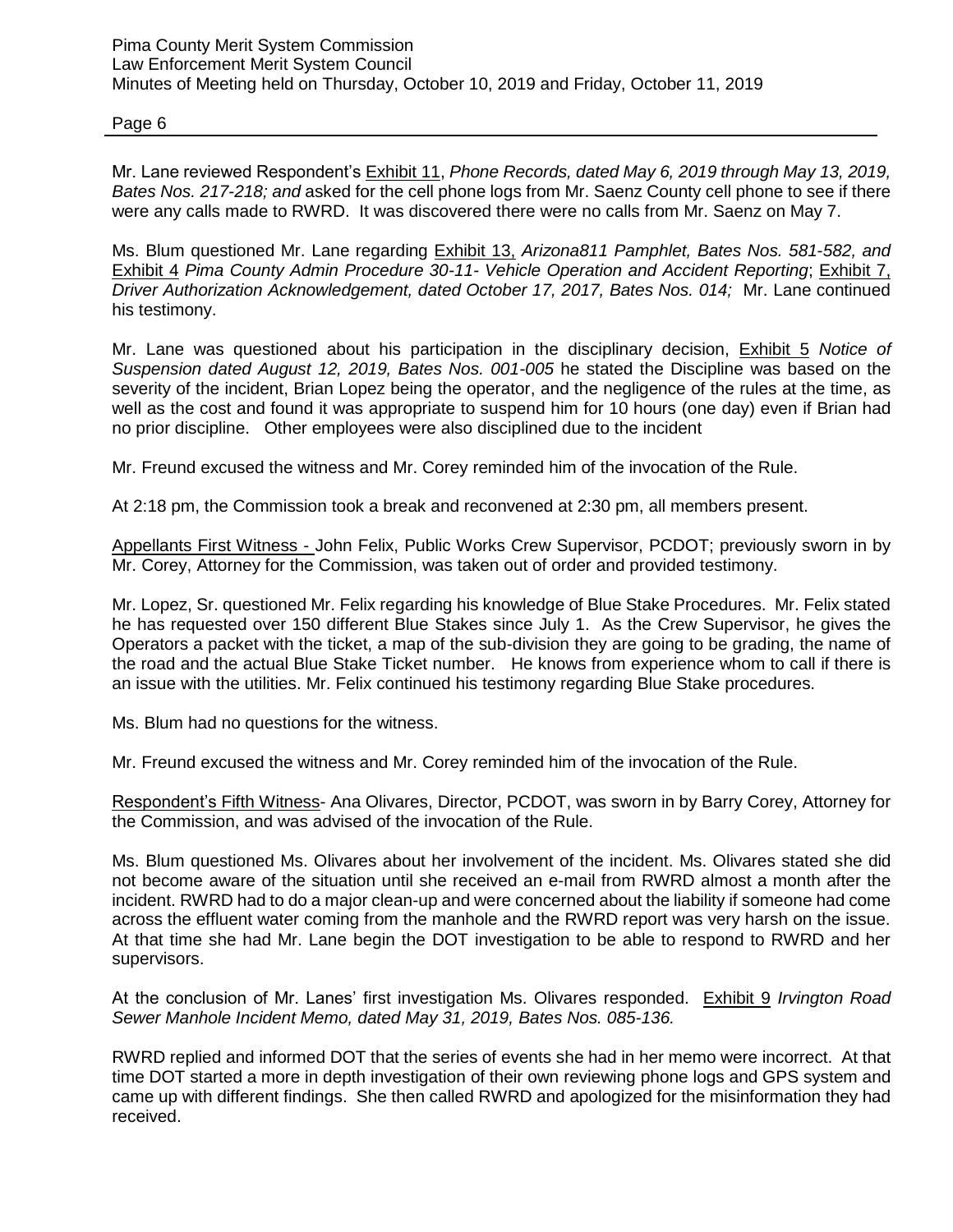Ms. Blum questioned Ms. Olivares about her disciplinary decisions. Ms. Olivares testified she reviewed all the information received and made the determination to suspend Brian for one day, considering the RWRD equipment damaged and the hazardous material left flowing down the wash. This was a really bad issue, and being such an egregious error the entire team was disciplined; Brian Lopez, received a one day suspension; Travis Haas, received a Letter of Counseling; Mr. Saenz was demoted from Crew Supervisor to Equipment Operator II; Gilbert Carrillo, Public Works Supervisor, was to receive two days (20 hr) suspension, but retired before the discipline was implemented.

She explained most work projects are team activity, and with this incident, the team was responsible when everything began to fall apart. When something goes right, everyone gets credit, when things go wrong everyone is disciplined. She felt the level of the discipline was appropriate for the level of the incident.

Mr. Hellon questioned if she would have gotten the correct story at the beginning would her decision have been different?

Ms. Olivares stated it might have. The concern was the amount of waste going out that was left behind unattended causing a serious health hazard.

Mr. Hellon questioned the division of the responsibility between DOT and RWRD. Ms. Olivares stated usually if there is an issue with a utility, the utility is contacted, they come out fix the issue and it is their responsibility. That is not what happened here, DOT attempted to fix the issue on their own instead of calling RWRD, therefore DOT was responsible because procedure was not followed.

Mr. Freund excused the witness and Mr. Corey reminded her of the invocation of the rule.

At this time the Respondent rested.

Appellants Second Witness - Travis Haas, Equipment Operator II, DOT; previously sworn in by Mr. Barry Corey, Attorney for the Commission, provided testimony.

Mr. Lopez, Sr. questioned Mr. Haas regarding the events of the day. Mr. Haas gave his version of the events. He and Brian were working at the location together that day, Brian was running the grader and he was ahead of him with the water truck for dust control, when he noticed the grader had stopped. He got off and went to see what was the hold up, that's when he and Brian noticed the manhole cover was off the manhole, they attempted to replace it back on the manhole, using the grader blade to move the cover because it was too heavy to attempt to move by hand, but it seemed something wasn't normal they did not see any concrete around the manhole. A few moments later Brian was back at the manhole and the cover had fallen in. Mr. Haas continued his testimony indicating there was water flowing but was clear with no odors or debris.

Mr. Lopez Sr. questioned him regarding Appellants Exhibit D *Tapered concrete base with metal ring no grading issue,* if this was the same manhole in question. Mr. Haas stated he was not sure.

Mr. Haas was questioned by the Commission and continued his testimony regarding the issues of the day.

Ms. Blum questioned Mr. Haas as to what his job title was the day of the incident, he stated he was an Equipment Operator I and had since been promoted to Equipment Operator II.

Mr. Freund excused the witness and Mr. Corey reminded him of the invocation of the Rule.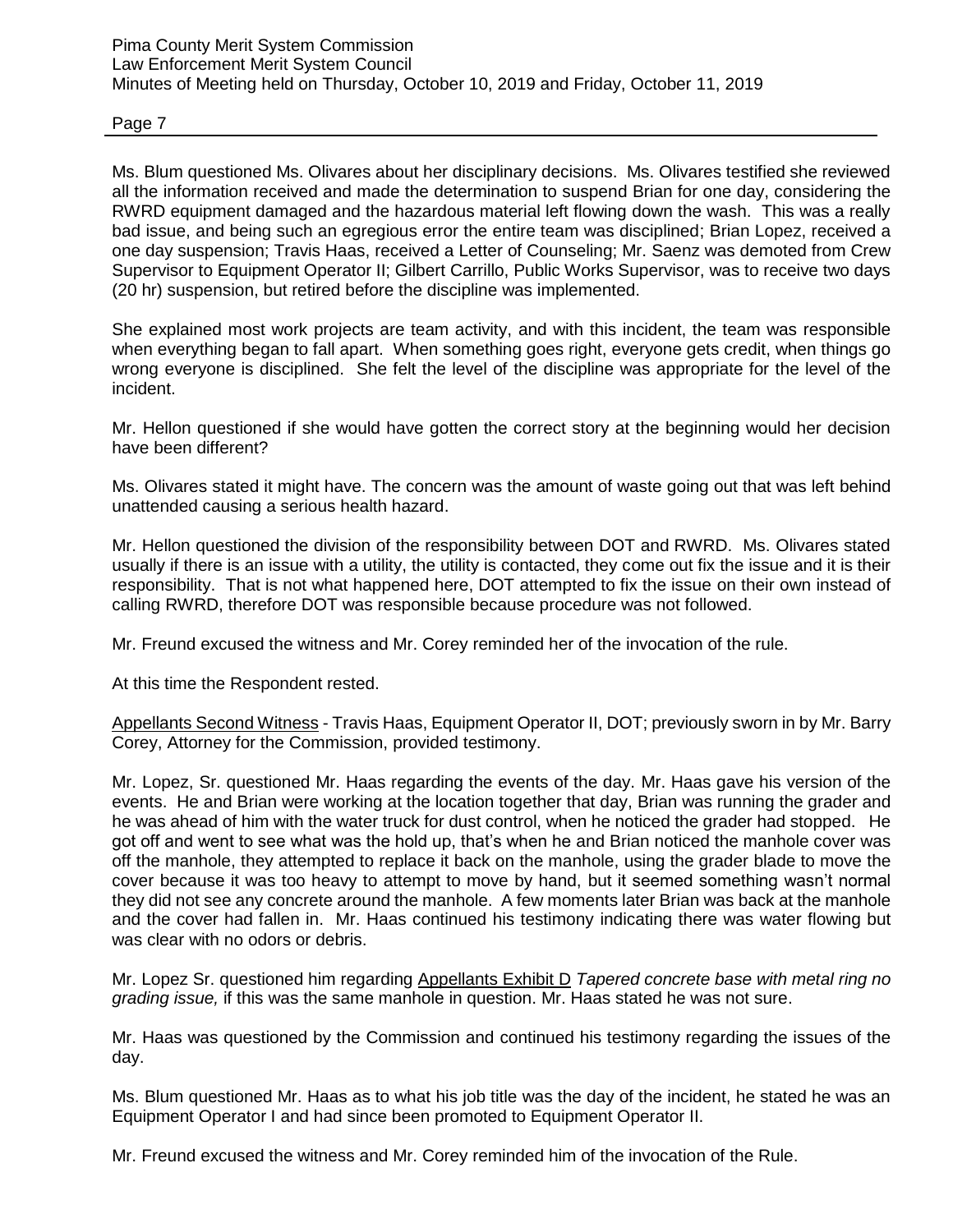Appellant's Third Witness - Brian Lopez, Equipment Operator II, DOT, (Appellant)

Brian Lopez previously sworn in by Mr. Corey, Attorney for the Commission provided testimony.

Mr. Lopez Sr. questioned Brian regarding the events of the day. Brian stated when they (he and Travis Haas) got to the site there were no Blue Stake markers in the area. When they began working Brian realized he had hit a hard surface during his grading and found it to be a manhole cover. He then described the procedure of replacing the manhole cover in various situations. There is a process used to replace covers after they have been disturbed by the grader, the lid is very heavy so they use the edge of the blade to slide it back onto the hole and explained the procedure.

Mr. Freund questioned if the cover had stayed in place after replacing it. Brian said yes, it stayed in place after multiple passes with the grader, but after finishing grading the road he looked back to check his work and saw a hole there and didn't understand what happened all he could think of was the lid had fallen in and all he saw was a hole where the cover should have been.

Mr. Freund questioned him about the previous testimonies stating there was debris in the hole.

Brian said he assumed it was the dirt that would have been on the top of the cover as it fell in.

He called his supervisor, Mr. Saenz, who came out within 20-30 minutes and took charge, assessing the area. That was when they realized there was no ring on the manhole. After searching the area they found the ring at the side of the road about 50 yards away extremely rusted indicating it had been there a very long time.

Mr. Saenz at that time went back to the Mission Road Facility and returned with barricades and another cover. They placed the cover on and placed the barricades around the hole. Mr. Saenz at that time took pictures of the hole, the barricades and the surrounding area and made several calls. Brian was not sure whom the calls were made to, but overheard Mr. Saenz telling someone what had happened.

Mr. Freund asked about when they realized the water was coming out of the hole and at what point was the decision made to place a temporary cover. Brian said Mr. Saenz had made that decision as a safety precaution soon after that they realized the water was coming out. They thought the water was the water they had flushed the hole with to get a better view.

Throughout the course of the day, they continued working the east side of the road, as instructed by their supervisor, to not sit doing nothing. During the rest of the day, they checked periodically if anyone was out there. He was under the impression they might still be mobilizing and were not there yet. He indicated he contacted Mark later in the afternoon before they went back to the shop and told him no one had come out yet and what did would he like them to do. Mark told them to go ahead and come back in.

Mr. Freund asked if there was water flowing when they left and if anyone made another call to RWRD. Brian stated he did not feel he should question his supervisor's actions and followed instructions to go home. The flow was very minor and no waste or debris was flowing. If he had seen effluent water he would have called 911, "sewage is a *big deal"*, and he thought it was just reclaimed water flowing through the pipes and not sewage.

Mr. Lopez Sr. questioned Brian if he had called law enforcement at that time. Brian stated no, because he did not see the need being there was no damage other than the blocked manhole and no sewage seeping.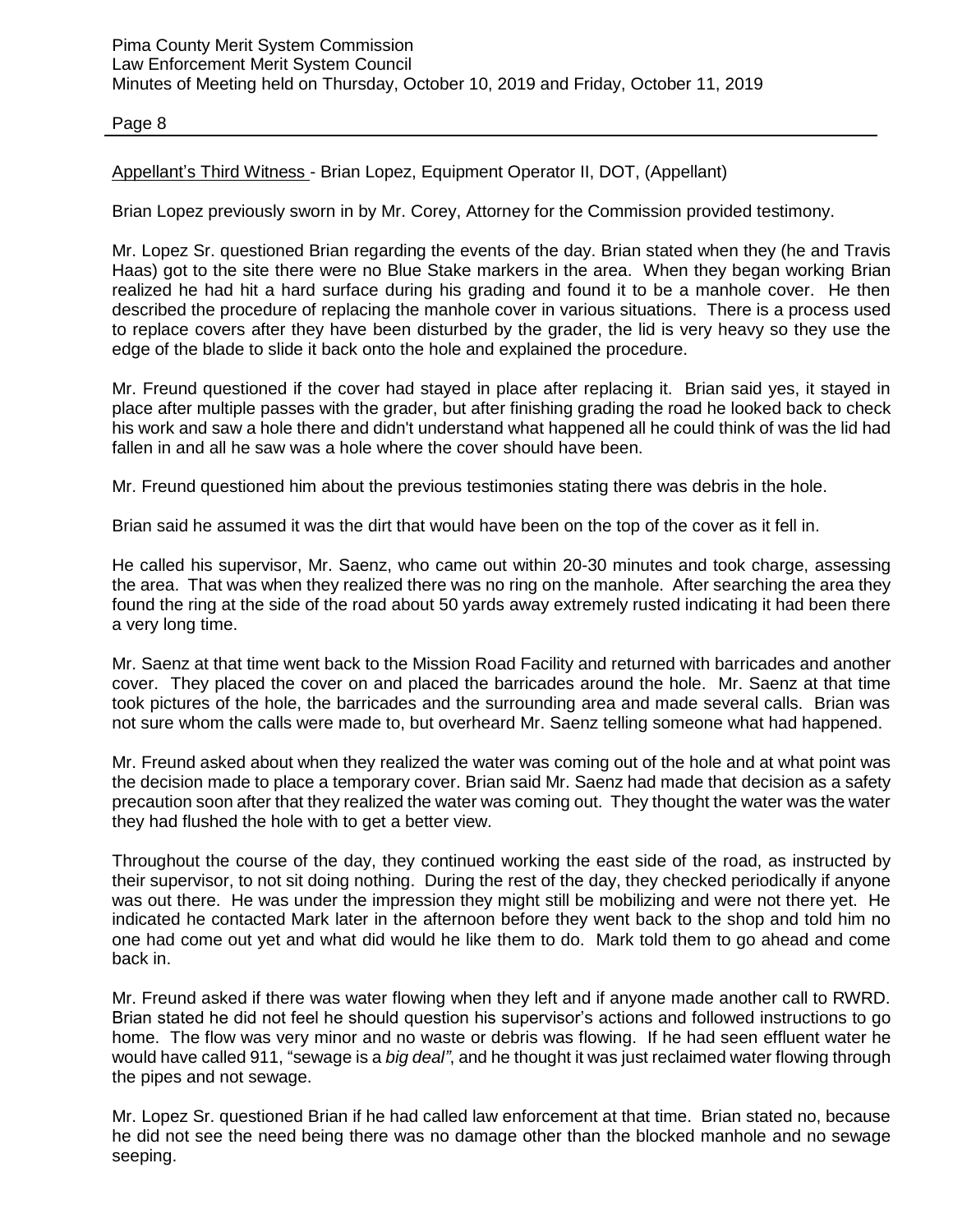Mr. Rubin questioned if he saw Gilbert Carrillo out there that day, Brian stated no because he knew Mr. Carrillo was on vacation that day and the following month and did not recall ever seeing or speaking to him.

Ms. Blum questioned Brian as to whether Mark Saenz had stayed on site that day. Moreover, how much water was flowing at the time.

Brian stated there were only about 30-40 gallons flowing when they left and they assumed it was the water they had sprayed into the hole to get a closer look to see what was stuck in there.

Ms. Blum continued to question Brian about the events of the day.

**ACTION**: Mr. Freund at this time motioned to adjourn the hearing for the day and reconvene tomorrow (Friday 10-11) at 9:00 a.m. Mr. Rubin seconded the motion and the hearing was adjourned for the day.

## **DAY 2 OCTOBER 11, 2019**

The Open Meeting of the Pima County Merit System Commission reconvened on October 11, 2019, and was called to order by David Freund, Chair, at 9:00 a.m. Roll call was taken and all returning Commissioners were present. All persons in attendance were asked to state their names for the record.

| Mr. Barry Corey        | Counsel for the Commission/Council        |
|------------------------|-------------------------------------------|
| Jennifer Blum          | Deputy County Attorney for the Respondent |
| Laureen Pew            | Paralegal, Pima County Attorney's Office  |
| Nathan Dunn            | Paralegal, Pima County Attorney's Office  |
| Aurora Hernandez       | Recording Secretary, Human Resources      |
| Robert Lane            | Department Representative for PC DOT      |
| <b>Brian Lopez</b>     | Appellant                                 |
| Mr. Richard Lopez, Sr. | <b>Appellant Representative</b>           |
| Mrs. Sue Lopez         | <b>Appellant Representative</b>           |

Ms. Blum continued her questioning of Brian Lopez from the previous day.

Exhibit 15, *Audio recording of Appellants Pre-action Hearing of July 19, 2019, was played and Ms. Blum* questioned Brian in regards to his use of the two-way radios used to communicate with Mark Saenz*.*  Brian stated he used the two-way while inside the grader as opposed to the telephone outside the grader. Ms. Blum was attempting to establish the communication between Brian and Mr. Haas getting permission from their Supervisor, Mark Saenz to leave the job site that day.

Ms. Blum, Deputy County Attorney for the Respondent rested.

Mr. Lopez, Sr. continued to question Brian regarding the pictures in Appellants Exhibits A –*Unfinished Manhole Cover minus metal support ring and covered with dirt;* Exhibit C *Manhole after incident 8'x8' tapered concrete base with metal ring*; and Exhibit D, *Tapered concrete vase with metal ring no grading issue.* Brian stated he and Mr. Lopez Sr. took the pictures of the manhole in question. He explained his views of the pictures.

The Commission continued their questioning recapping the previous testimonies, Brian continued his testimony.